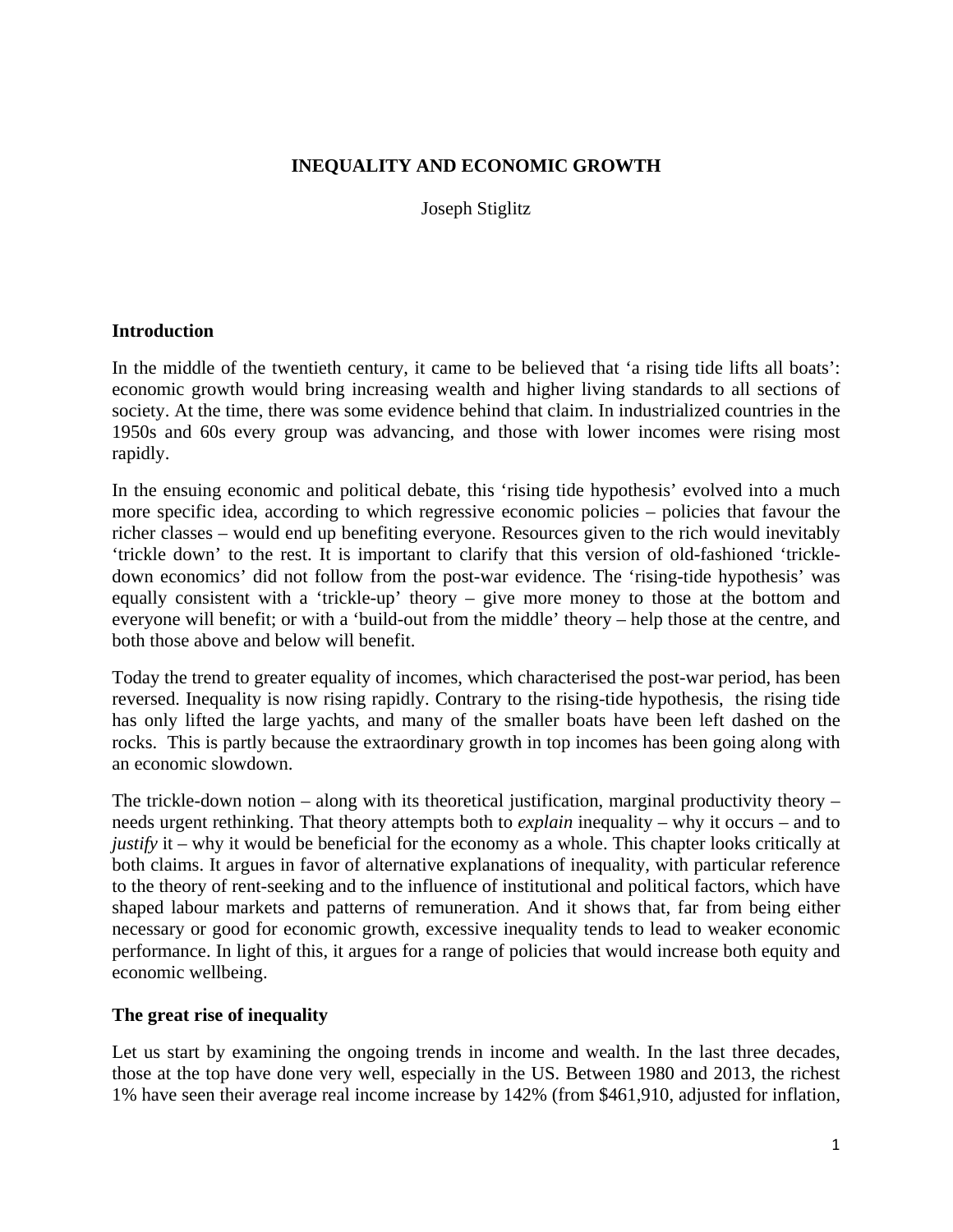to \$1,119,315) and their share of national income double, from 10% to 20%. The top 0.1% have fared even better. Over the same period, their average real income increased by 236% (from \$1,571,590, adjusted for inflation, to \$5,279,695) and their share of national income almost tripled, from  $3.4$  to  $9.5\%$ .<sup>1</sup>

Over the same 33 years, median household income grew by only 9%. And this growth actually occurred only in the very first years of the period: between 1989 and 2013 it shrank by 0.9%.<sup>2</sup> But even this underestimates the extent to which those at the bottom have suffered – their incomes have only done as well as they have because hours worked have increased. Between 1979 and 2007, workers in the bottom fifth of the wage distribution increased their average annual work hours by 22 percent – a greater increase than for any other quintile.<sup>3</sup> Median wages (adjusted for inflation) increased by only 5 percent from 1979 to 2012, even though at the same time productivity grew by 74.5 percent (Figure 1).<sup>4</sup> And these statistics underestimate the true deterioration in workers' wages, for education levels have increased (the percentage of Americans who are college graduates has nearly doubled since 1980, to 30 percent),<sup>5</sup> so that one should have expected a significant increase in wage rates. In fact, average real hourly wages for all Americans with only a high school diploma or a bachelor's degree have decreased in the last three decades.  $67$ 

In the first three years of the so-called recovery from the Great Recession of 2008-2009 – in other words, since the U.S. economy returned to growth – fully 91% of the gains in income went gone to the top 1%.<sup>8</sup> Presidents Bush and Obama both tried a trickle-down strategy—giving large amounts of money to the banks and the bankers. The idea was simple: by saving the banks and bankers, all would benefit. The banks would restart lending. The wealthy would create more jobs. This strategy, it was argued, would be far more efficacious than helping homeowners, businesses, or workers directly. The US Treasury typically demands that when money is given to developing countries, conditions be imposed on them, to ensure not only that the money is used well, but that the country adopts economic policies that (according to Treasury's economic theories) will lead to growth. But no conditions were imposed on the banks – not even, for example, requirements that they lend more or stop abusive practices. The rescue worked in enriching those at the top; but the benefits did not trickle down to the rest of the economy.

The Federal Reserve, too, tried trickle-down economics. One of the main channels by which quantitative easing was supposed to rekindle growth was by leading to higher stock market prices, which would generate higher wealth for the very rich, who would then spend some of that, which in turn would benefit the rest.

As Yeva Nersisyan and Randall Wray argue in their chapter in this volume, both the Fed and the Administration could have tried policies that more directly benefited the rest of the economy: helping homeowners, lending to small and medium-sized enterprises, and fixing the broken credit channel. These trickle-down policies were relatively ineffective – one reason that seven years after the US slipped into recession, the economy was still not back to health.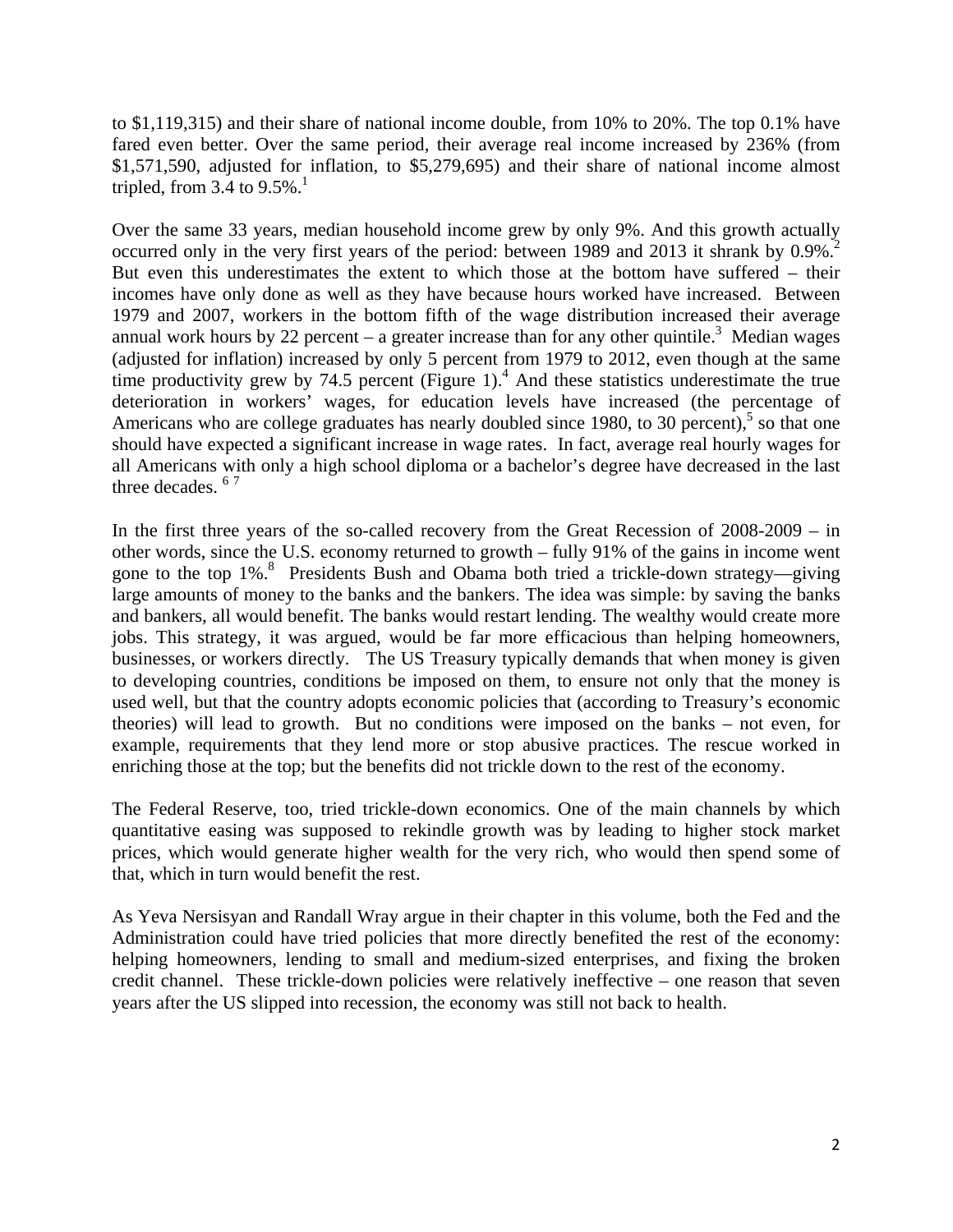

*Figure 1 – Wages, productivity and average incomes in the US (1975‐2013)* Sources: 'The State of Working America, 12<sup>th</sup> ed.'by the Economic Policy Institute (left panel); T.Piketty and E.Saez (right panel)

Wealth is even more concentrated than income. The wealthiest 1% of Americans hold 35% of the country's wealth, and even more when housing wealth is not counted. Just one example of the extremes of wealth in America is the Walton family: the six heirs to the Walmart empire command a wealth of \$145 billion, which is equivalent to the net worth of 1,782,020 average American families.<sup>9</sup>

Wealth inequality too is on the upswing. For the quarter of a century before the Great Recession, the rich were getting wealthier at a more rapid pace than everyone else. When the crisis hit, it depleted some of the richest Americans' wealth because stock prices declined, but many Americans also had their wealth almost entirely wiped out as their homes lost value. After the crisis, the wealthiest 1 percent of households had 225 times the wealth of the typical American, almost double the ratio 30 or 50 years ago. In the years of 'recovery', as stock market values rebounded (in part as a result of the Fed's lopsided efforts to resuscitate the economy through increasing the balance sheet of the rich), the rich have regained much of the wealth that they had lost; the same did not happen to the rest of the country.<sup>10</sup>

Inequality plays out along ethnic lines in ways that should be disturbing for a country that had begun to see itself as having won out against racism. Between 2005 and 2009, a huge number of Americans saw their wealth drastically decrease. The net worth of the typical white American household was down substantially, to \$113,149 in 2009, a 16 percent loss of wealth from 2005. But the situation is much worse for other groups. The typical African American household lost 53 percent of its wealth—putting its assets at a mere 5 percent of the median white American's. The typical Hispanic household lost 66 percent of its wealth.<sup>11</sup>

Probably the most invidious aspect of America's inequality is that of opportunities: in the US a young person's life prospects depend heavily on the income and education of his parents, even more than in other advanced countries<sup>12</sup>. The "American dream" is largely a myth.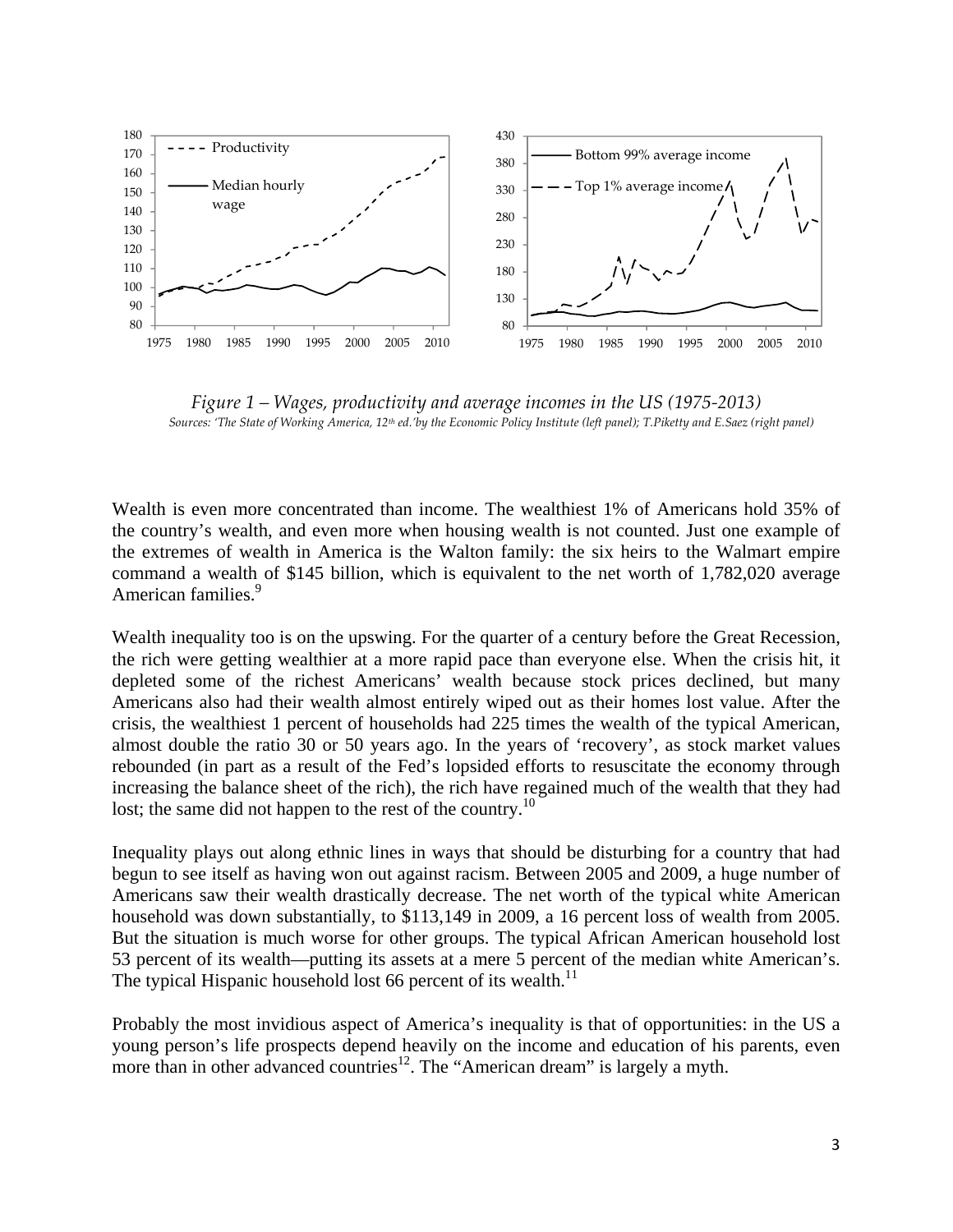A number of studies have noted the link between inequality of outcomes and inequality of opportunities.13 When there are large inequalities of income, those at the top can buy for their offspring privileges not available to others, and they often come to believe that it is their right and obligation to do so. And, of course, without equality of opportunity those born in the bottom of the distribution are likely to end up there: inequalities of outcomes perpetuate themselves. This is deeply troubling: given our low level of equality of opportunity and our high level of inequality of income and wealth, it is possible that the future will be even worse, with still further increases in inequality of outcome and still further decreases in equality of opportunity.

#### *A generalized international trend*

While America has been winning the race to be the most unequal country (at least within developed economies), much of what has just been described for America has also been going on elsewhere. In the last 25 years the Gini index – the widely used measure of income inequality – has increased by roughly 22% in Germany, 13% in Canada, 13% in UK, 8% in Italy and 6.4% in Japan (Fig. 3).<sup>14</sup> The more countries follow the American economic model, the more the results seem to be consistent with what has occurred in the United States. The UK has now achieved the second highest level of inequality among the countries of Western Europe and North America, a marked change from its position before the Thatcher era (Figs. 2 and 3). Germany, which had been among the most equal countries within the OECD, now ranks in the middle.

The enlargement of the share of income appropriated by the richest 1% has also been a general trend, and in Anglo-Saxon countries it started earlier and it has been more marked than anywhere else (Fig.2). In rich countries, such as the US, the concentration of wealth is even more pronounced than that of income, and has been rising too. For instance, in the UK the income share of the top 1% went up from 5.7% in 1978 to 14.7% in 2010, while the share of wealth owned by the top 1% surged from 22.6% in 1970 to 28% in 2010 and the top 10% wealth share increased from 64.1% to 70.5% over the same period.



*Figure 2 – Income share of the richest 1% in some major industrialized countries Source: World Top Incomes Database (available at http://topincomes.parisschoolofeconomics.eu/)*

Also disturbing are the patterns that have emerged in transition economies, which at the beginning of their movement to a market economy had low levels of inequality in income and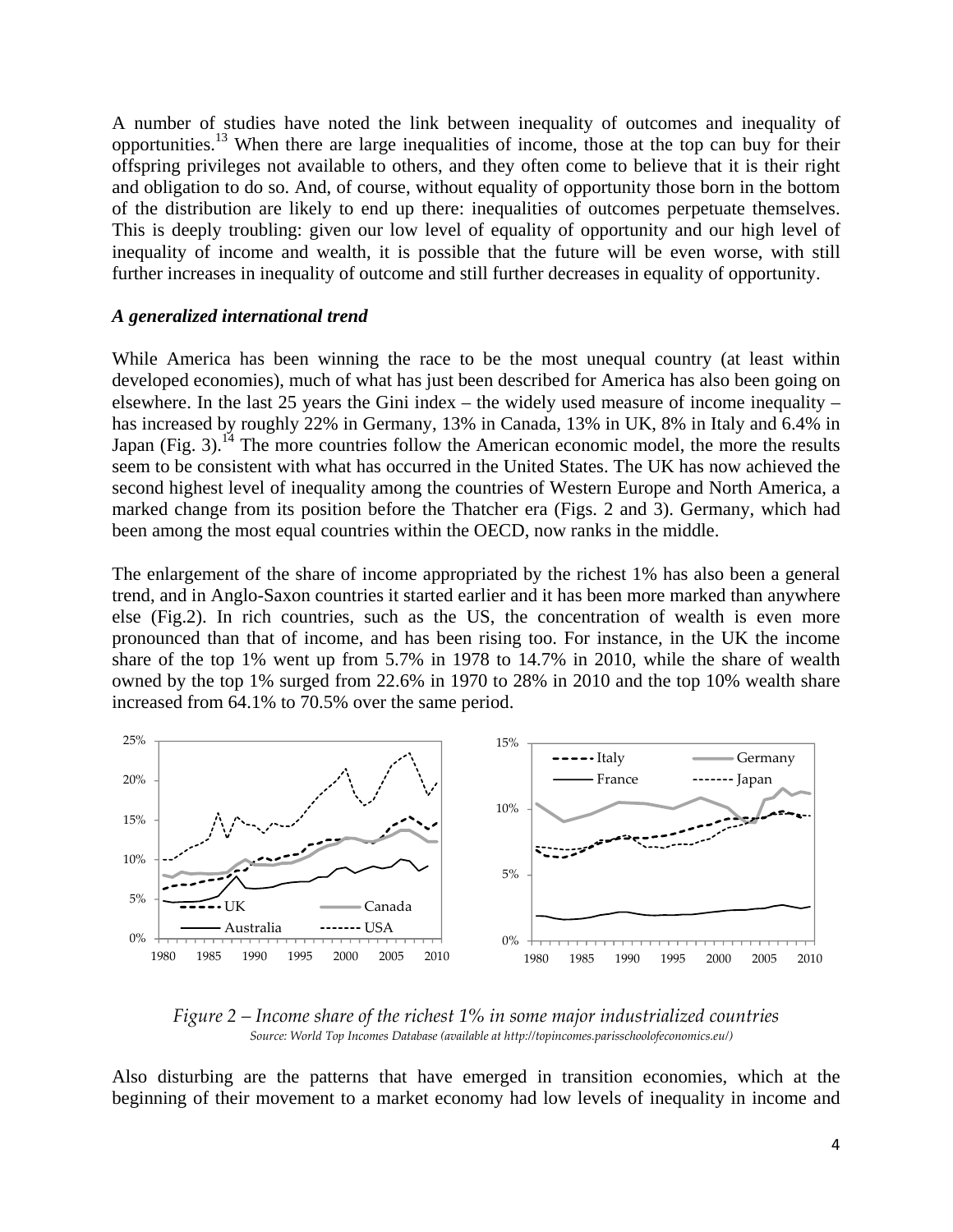wealth (at least according to available measurements). Today, China's inequality of income, as measured by its Gini coefficient, is roughly comparable to that of the United States and Russia.<sup>15</sup> Across the OECD, since 1985 the Gini coefficient has increased in 17 of 22 countries for which data is available, often dramatically (Figure 3).<sup>16</sup>



*Figure 3 – Gini coefficient of income inequality in OECD countries (after‐tax and transfer) Note: income refers to disposable income adjusted for household size. Source: OECD, 'Divided We Stand: why inequality keeps rising', 2011*

Moreover, recent research by Piketty and his co-authors has found that the importance of inherited wealth has increased in recent decades, at least in the rich countries for which we have data. After displaying a decreasing trend in the first post-war period, the share of inheritance flows in disposable income has been increasing in the last decades. $17$ 

## **Explaining inequality**

How can we explain these worrying trends? Traditionally, there has been little consensus among economists and social thinkers on what causes inequality. In the nineteenth century, they strived to explain and either justify or criticize the evident high levels of disparity. Marx talked about exploitation. Nassau Senior, the first holder of the first chair in economics, the Drummond Professorship at All Souls College, Oxford, talked about the returns to capital as a payment for capitalists' abstinence, for their not consuming.18 It was not exploitation of labour, but the just rewards for their forgoing consumption. Neoclassical economists developed the marginal productivity theory, which argued that compensation more broadly reflected different individual's contributions to society.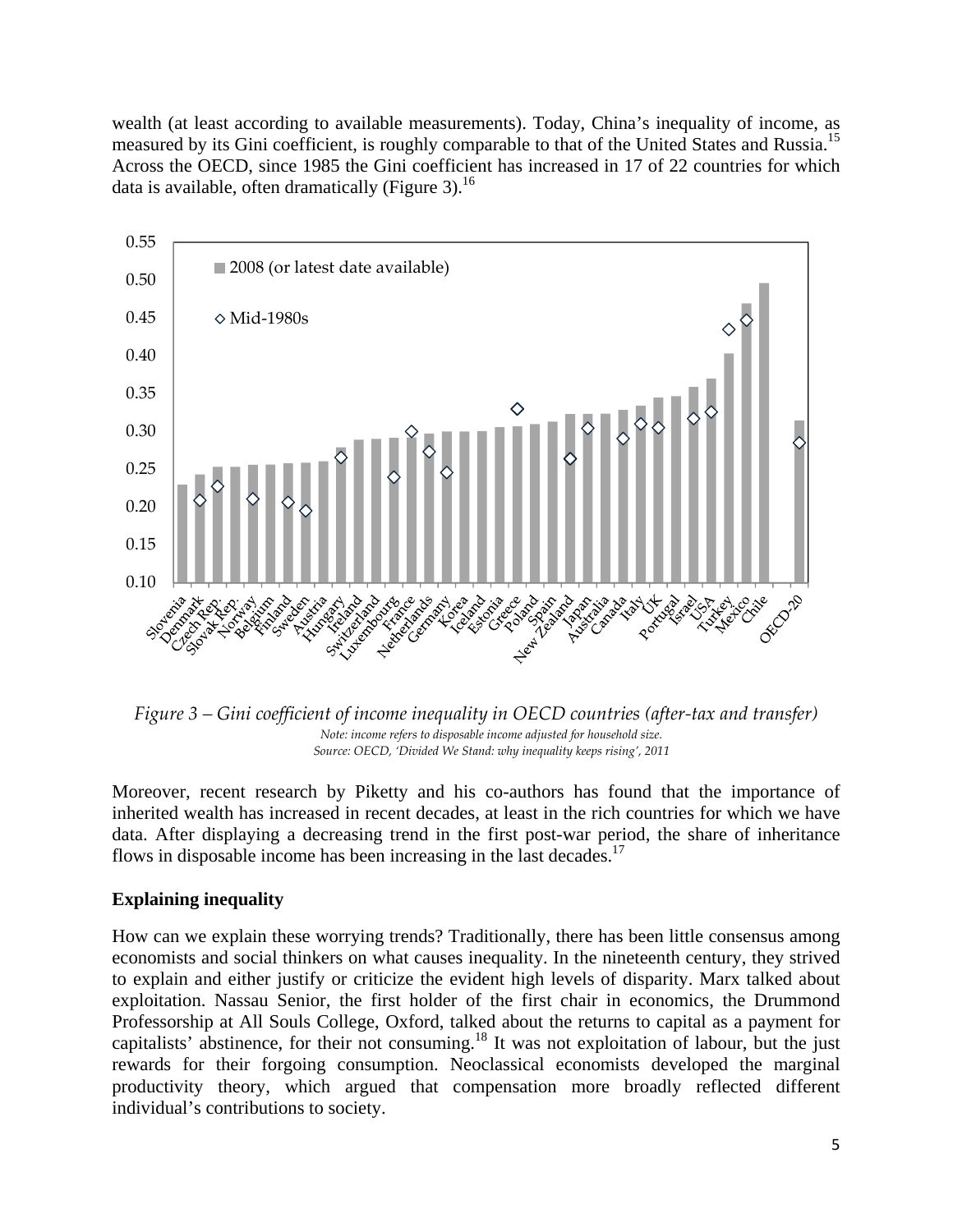While exploitation suggests that those at the top get what they get by taking away from those at the bottom, marginal productivity theory suggests that those at the top only get what they add. The advocates of this view have gone further: they have suggested that in a competitive market exploitation (e.g. as a result of monopoly power or discrimination) simply couldn't persist, and that additions to capital would cause wages to increase, so workers would be better off thanks to the savings and innovation of those at the top.

More specifically, marginal productivity theory maintains that, due to competition, everyone participating in the production process earns a remuneration equal to her or his marginal productivity. This theory associates higher incomes with a greater contribution to society. This can justify, for instance, preferential tax treatment for the rich: by taxing high incomes we would deprive them of the 'just deserts' for their contribution to society, and, even more importantly, we would discourage them from expressing their talent.<sup>19</sup> Moreover, the more they contribute the harder they work and the more they save—the better it is for workers, whose wages will rise as a result.

The reason that these ideas justifying inequality have endured is that they have a grain of truth in them. Some of those who have made large amounts of money have contributed greatly to our society, and in some cases what they have appropriated for themselves is but a fraction of what they have contributed to society. But this is only a part of the story: there are other possible causes of inequality. Disparity can result from exploitation, discrimination and exercise of monopoly power. Moreover, in general, inequality is heavily influenced by many institutional and political factors – industrial relations, labor market institutions, welfare and tax systems, for example – which can both work independently of productivity and affect productivity.

That the distribution of income cannot be explained just by standard economic theory is suggested by the fact that the *before*-tax and transfer distribution of income differs markedly across countries. France and Norway are examples of OECD countries that have managed by and large to resist the trend of increasing inequality (Figures 2 and 3). The Scandinavian countries have a much higher level of equality of opportunity, regardless of how that is assessed. Marginal productivity theory is meant to have universal application. Neoclassical theory taught that one could explain economic outcomes without reference, for instance, to institutions. It held that a society's institutions are simply a façade; economic behaviour is driven by the underlying laws of demand and supply, and the economist's job is to understand these underlying forces. Thus, the standard theory cannot explain how countries with similar technology, productivity and per capita income can differ so much in their *before*-tax distribution.

The evidence, though, is that institutions do matter. Not only can the effect of institutions be analysed, but institutions can themselves often be explained, sometimes by history, sometimes by power relations, and sometimes by economic forces (like information asymmetries) left out of the standard analysis.20 Thus, a major thrust of modern economics is to understand the role of institutions in creating and shaping markets. The question then is: What is the relative role and importance of these alternative hypotheses? There is no easy way of providing a neat quantitative answer, but recent events and studies have lent persuasive weight to theories putting greater weight on rent-seeking and exploitation. We shall discuss this evidence in the next section,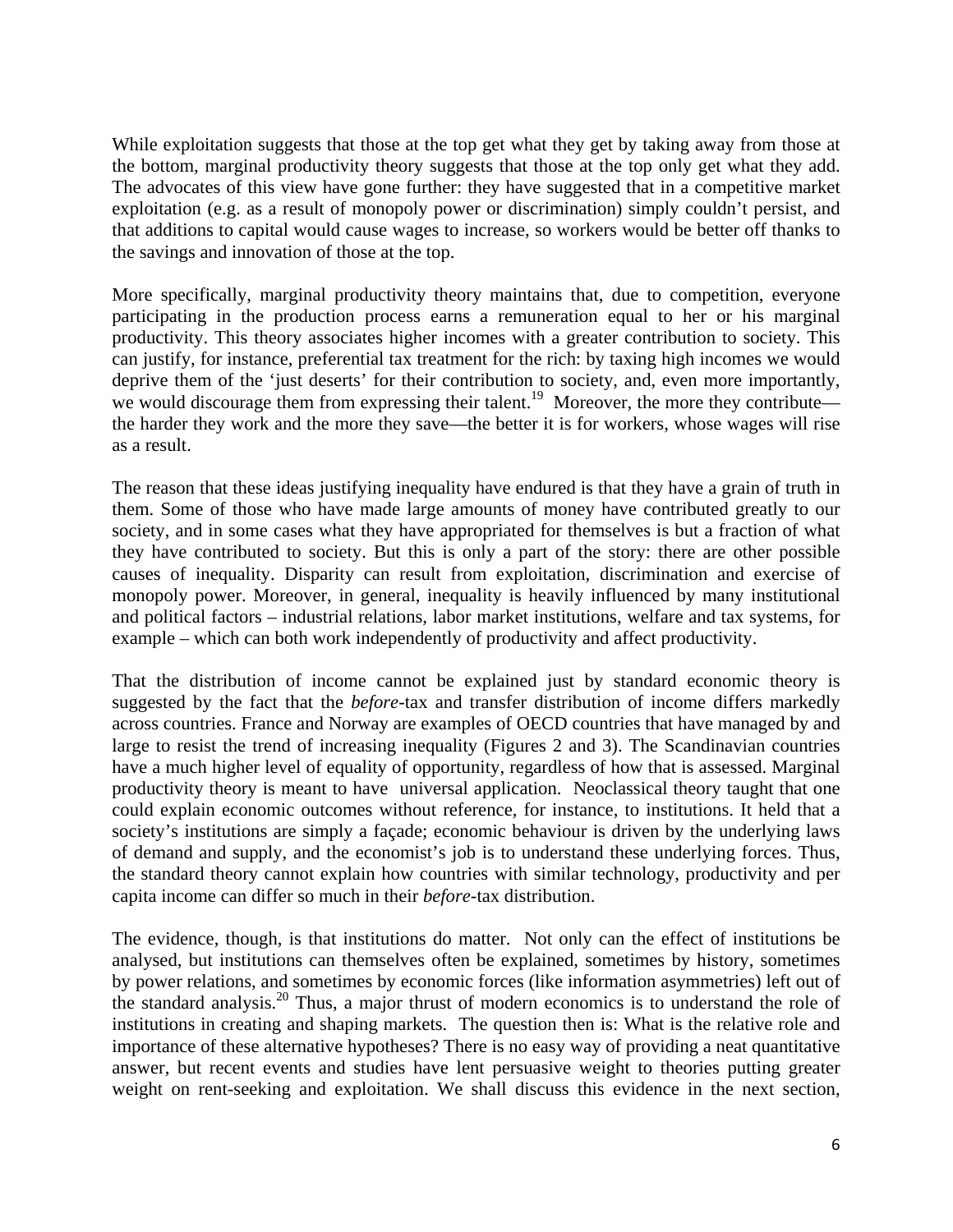before turning to the institutional and political factors which are at the root of the recent structural changes in income distribution.

#### *Rent-seeking and top incomes*

The term 'rent' was originally used to describe the returns to land, since the owner of the land receives these payments by virtue of his ownership and not because of anything he *does*. The term was then extended to include monopoly profits (or monopoly rents) – the income that one receives simply from control of a monopoly – and in general returns due to similar ownership claims. Thus, rent-seeking means getting an income not as a reward for creating wealth but by grabbing a larger share of the wealth that would have been produced anyway. Indeed, rentseekers typically destroy wealth, as a byproduct of their taking away from others. A monopolist who overcharges for his product takes money from those whom he is overcharging and at the same time destroys value. To get his monopoly price, he has to restrict production.

Growth in top incomes in the last three decades has been driven mainly in two occupational categories: those in the financial sector (both executives and professionals) and non-financial executives.<sup>21</sup> Evidence suggests that rents have contributed on a large scale to the strong increase in the incomes of both.

Let us first consider executives in general. That the rise in their compensation has not reflected productivity is indicated by the lack of correlation between managerial pay and firm performance. Already in 1990 Jensen and Murphy, by studying a sample of 2,505 CEOs in 1,400 companies, found that annual changes in executive compensation did not reflect changes in corporate performance.<sup>22</sup> Since then, the work of Bebchuk, Fried and Grinstein has shown that the huge increase in US executive compensation since 1993 cannot be explained by firm performance or industrial structure and that, instead, it has mainly resulted from flaws in corporate governance, which enabled managers in practice to set their own pay.<sup>23</sup> Mishel and Sabadish examined 350 firms, showing that growth in the compensation of their CEOs largely outpaced the increase in their stock market value. Most strikingly, executive compensation displayed substantial positive growth even during periods when stock market values decreased.<sup>24</sup>

There are other reasons to doubt standard marginal productivity theory. In the United States the ratio of CEO pay to that of the average worker increased from around 20 to 1 in 1965 to 300 to 1 in 2013. There was no change in technology that could explain a change in relative productivity of that magnitude—and no explanation for why that change in technology would occur in the US and not in other similar countries. Moreover, the *design* of corporate compensation schemes has made it evident that they are not intended to reward effort: typically, they are related to the performance of the stock, which rises and falls depending on many factors outside the control of the CEO, such as market interest rates and the price of oil. It would have been easy to design an incentive structure with less risk, simply by basing compensation on relative performance, relative to a group of comparable companies.<sup>25</sup> The struggles of the Clinton Administration to introduce tax systems encouraging so-called performance pay (without imposing conditions to ensure that pay was actually related to performance) and disclosure requirements (which would have enabled market participants to better assess the extent of stock dilution associated with CEO stock option plans) clarified the battle lines: those pushing for favourable tax treatment and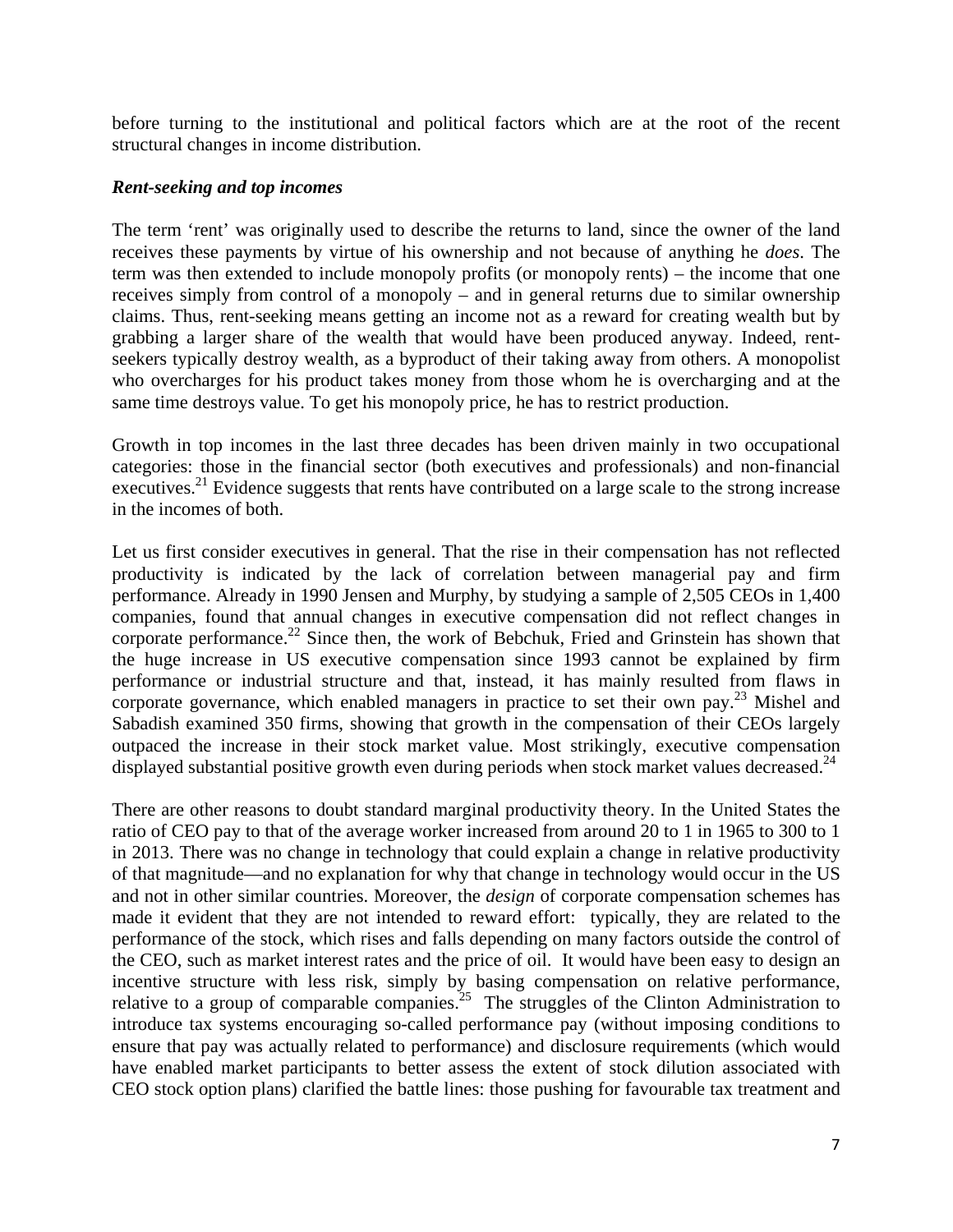against disclosure understood well that these arrangements would have facilitated greater inequalities in income.26

For specifically the rise in top incomes in the financial sector, the evidence is even more unfavorable to explanations based on marginal productivity theory. An empirical study by Philippon and Reshef shows that in the last two decades workers in the financial industry have enjoyed a huge 'pay-premium' with respect to similar sectors, which cannot be explained by the usual proxies for productivity (like the level of education or unobserved ability). According to their estimates, financial sector compensations have been about 40% higher than the level that would have been expected under perfect competition.<sup>27</sup>

It is also well documented that banks deemed 'too big to fail' enjoy a rent due to an implicit state guarantee. Investors know that these large financial institutions can count, in effect, on a government guarantee, and thus they are willing to provide them funds at lower interest rates. The big banks can thus prosper not because they are more efficient or provide better service but because they are in effect subsidised by taxpayers.<sup>28</sup> It is not surprising that the rents enjoyed in this way by big banks translated into higher incomes for their managers and shareholders.

In the financial sector even more than in other industries, executive compensation in the aftermath of the crisis provided convincing evidence against marginal productivity theory as an explanation of wages at the top: the bankers who had brought their firms and the global economy to the brink of ruin continued to receive high rates of pay—compensation which in no way could be related either to their social contribution or even their contribution to the firms for which they worked (both of which were negative). For instance, a study that focused on Bear Sterns and Lehman Brothers in 2000-2008 has found that the top executive managers of these two giants have brought home huge amounts of 'performance-based' compensations (estimated at around \$1 billion for Lehman and \$1.4 billion for Bear Stearns), which were not clawed back when the two firms collapsed. $29$ 

Still another piece of evidence supporting the importance of rent-seeking in explaining the increase in inequality is provided by those studies which have showed that increases in taxes at the very top do not result in decreases in growth rates. If these incomes were a result of their *efforts,* we might have expected those at the top to respond by working less hard, with adverse effects on GDP. $30$ 

## *The increase in rents***<sup>31</sup>**

Three striking aspects of the evolution of most rich countries in the last 35 years are (a) the increase in the wealth to income ratio; (b) the stagnation of median wages; and (c) the failure of the return to capital to decline. Standard neoclassical theories, in which 'wealth' is equated with 'capital', would suggest that the increase in capital should be associated with a decline in the return to capital and an increase in wages. The failure of wages of unskilled workers to increase has been attributed by some (especially in the 1990s) to skill-biased technological change, which increased the premium put by the market on skills. Hence, those with skills would see their wages rise, and those without skills would see them fall. But recent years have seen a decline in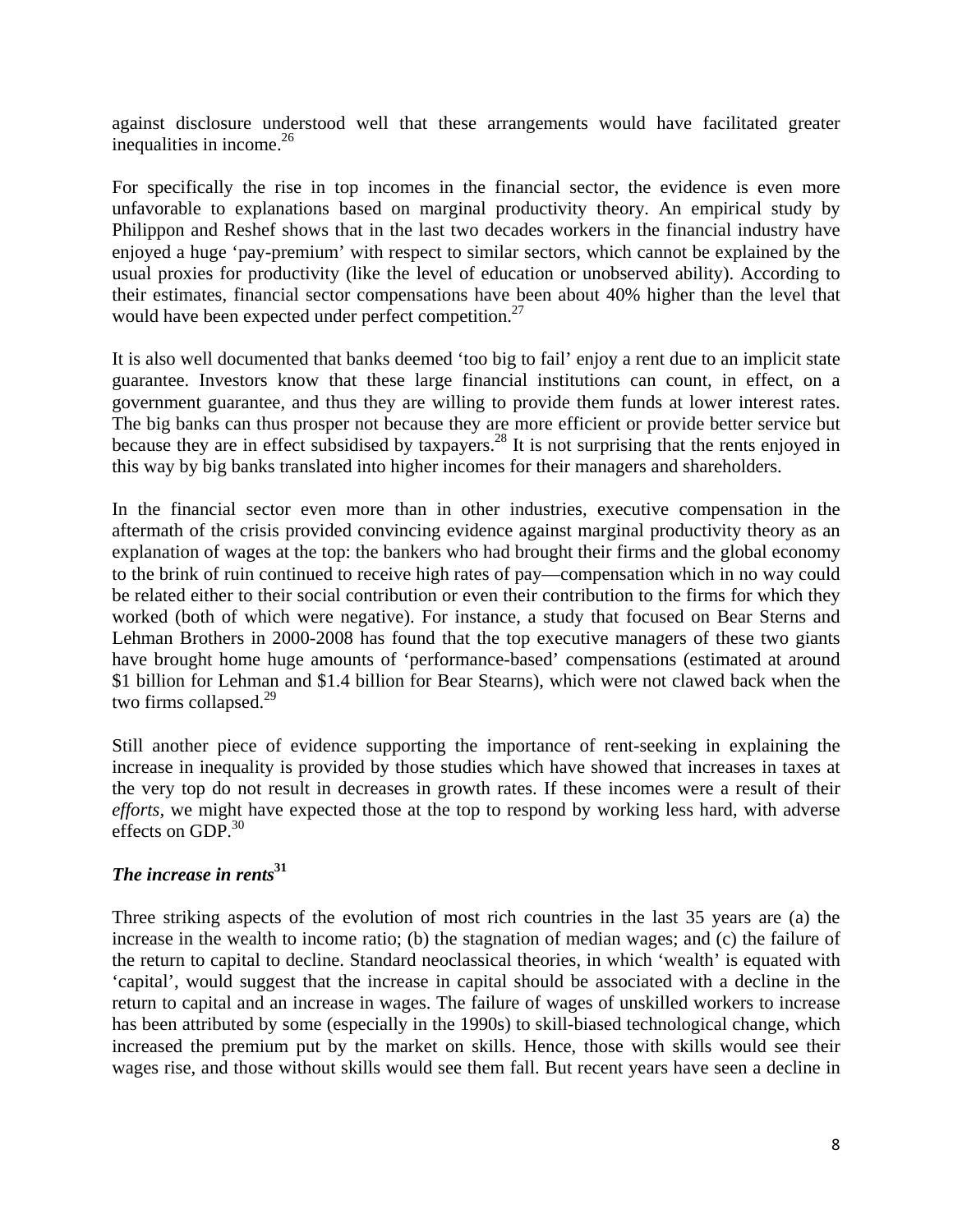the wages paid even to skilled workers. Moreover, as my recent research shows,<sup>32</sup> average wages should have increased, even if some wages fell. Something else must be going on.

There is an alternative—and more plausible—explanation. It is based on the observation that rents are increasing (due to the increase in land rents, intellectual property rents and monopoly power). As a result, the value of those assets that are able to provide rents to their owners—like land, houses and some financial claims—is rising proportionately. So overall wealth increases, but this does not lead to an increase in the productive capacity of the economy or in the mean marginal productivity or average wage of workers. On the contrary, wages may stagnate or even decrease, because the rise in the share of rents has happened at the expense of wages.

The assets which are driving the increase in overall wealth, in fact, are not produced capital goods. In many cases, they are not even 'productive' in the usual sense; they are not directly related to the production of goods and services. $33$  With more wealth put into these assets, there may be less invested in real productive capital. In the case of many countries where we have data (like France) there is evidence that this is indeed the case: a disproportionate part of savings in recent years has gone into the purchase of housing, which has not increased the productivity of the 'real' economy.

Monetary policies that lead to low interest rates can increase the value of these 'unproductive' fixed assets—an increase in the value of wealth that is unaccompanied by any increase in the flow of goods and services. By the same token, a bubble can lead to an increase in wealth—for an extended period of time—again with possible adverse effects on the stock of 'real' productive capital. Indeed, it is easy for capitalist economies to generate such bubbles (a fact that should be obvious from the historical record,<sup>34</sup> but which has also been confirmed in theoretical models.<sup>35</sup>) While in recent years there has been a 'correction' in the housing bubble (and in the underlying price of land), we cannot be confident that there has been a *full* correction. The increase in the wealth-income ratio may still have more to do with an increase in the value of rents than with an increase in the amount of productive capital. Those that have access to financial markets and can get credit from banks (typically those already well off) can purchase these assets, using them as collateral. As the bubble takes off, so does their wealth and society's inequality. Again, policies amplify the resulting inequality: favorable tax treatment of capital gains enables especially high after-tax returns on these assets and increases the wealth especially of the wealthy, who disproportionately own such assets (and understandably so, since they are better able to withstand the associated risks).

#### *The role of institutions and politics*

The large influence of rent-seeking in the rise of top incomes undermines the marginal productivity theory of income distribution. The income and wealth of those at the top comes at least partly at the expense of others—just the opposite conclusion from that which emerges from trickle-down economics. When, for instance, a monopoly succeeds in raising the price of the goods which it sells, it lowers the *real* income of everyone else. This suggests that institutional and political factors play an important role in influencing the relative shares of capital and labor.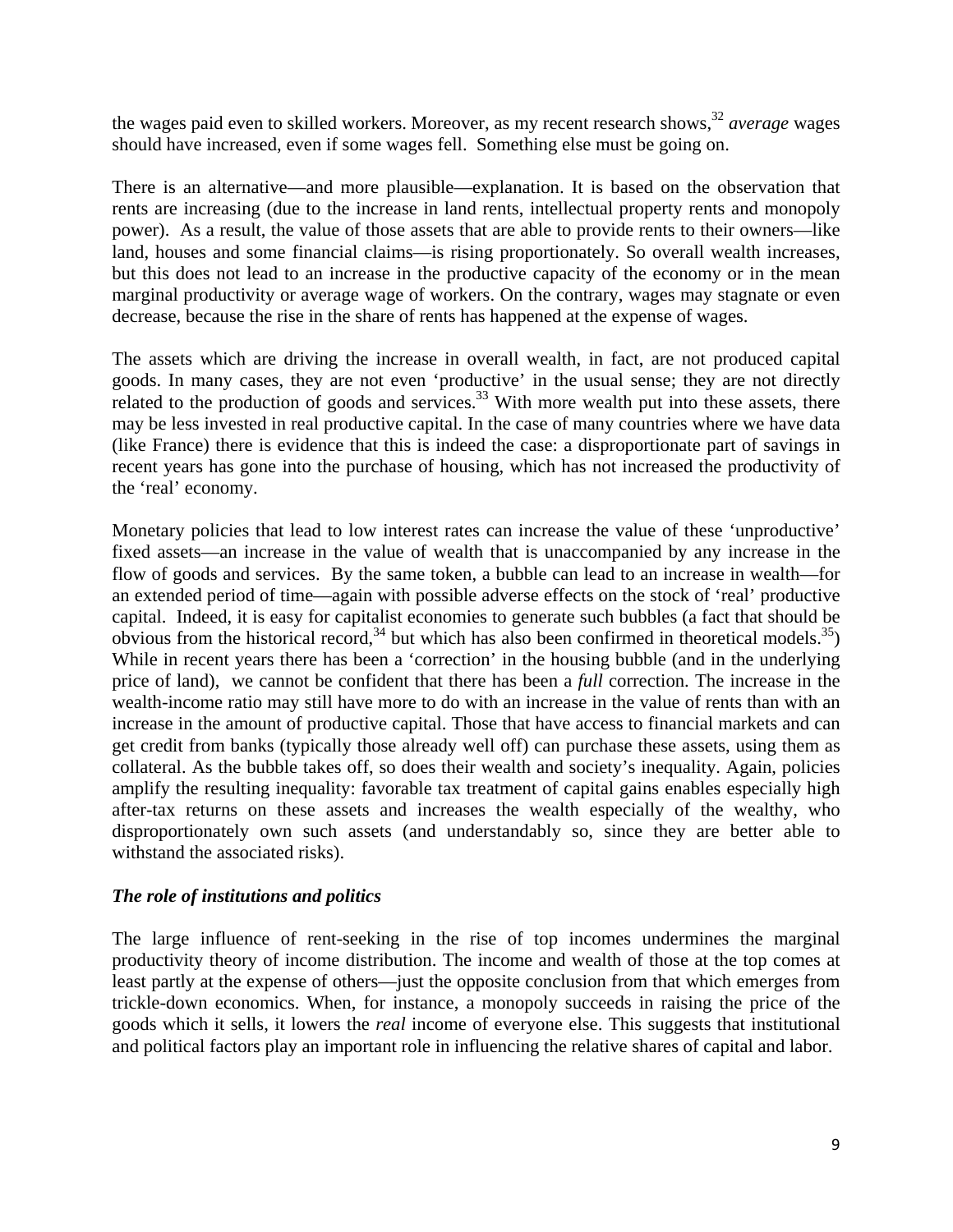As we noted earlier, in the last three decades wages have grown much less than productivity (Fig.1)—a fact which is hard to reconcile with marginal productivity theory<sup>36</sup> but is consistent with increased exploitation. This suggests that the weakening of workers' bargaining power has been a major factor. Weak unions and asymmetric globalisation, where capital is free to move while labour is much less so, are thus likely to have contributed significantly to the great surge of inequality.

The way globalisation has been managed has led to lower wages in part because workers' bargaining power has been eviscerated. With capital highly mobile—and with tariffs low—firms can simply tell workers that if they don't accept lower wages and worse working conditions, the company will move elsewhere. To see how asymmetric globalisation can affect bargaining power, imagine, for a moment, what the world would be like if there was free mobility of labour, but no mobility of capital. Countries would compete to attract workers. They would promise good schools and a good environment, as well as low taxes on workers. This could be financed by high taxes on capital. But that's not the world we live in.

In most industrialized countries there has been a decline in union membership and influence; this decline has been especially strong in the Anglo-Saxon world. This has created an imbalance of economic power and a political vacuum. Without the protection afforded by a union, workers have fared even more poorly than they would have otherwise. The inability of unions to protect workers against the threat of job loss by the moving of jobs abroad has contributed to weakening the power of unions. But politics has also played a major role, exemplified in President Reagan's breaking of the air traffic controllers' strike in the US in 1981 or Margaret Thatcher's battle against the National Union of Mineworkers in the UK.

Central bank policies focusing on inflation have almost certainly been a further factor contributing to the growing inequality and the weakening of workers' bargaining power. As soon as wages start to increase, and especially if they increase faster than the rate of inflation, central banks focusing on inflation raise interest rates. The result is a higher average level of unemployment and a downward ratcheting effect on wages: as the economy goes into recession, real wages often fall; and then monetary policy is designed to ensure that they don't recover.

Inequalities are affected not just by the legal and formal institutional arrangements (such as the strength of unions) but also by social custom, including whether it is viewed as acceptable to engage in discrimination.

At the same time Governments have been lax in enforcing anti-discrimination laws. Contrary to the suggestion of free-market economists, but consistent with even casual observation of how markets actually behave, discrimination has been a persistent aspect of market economies, and helps explain much of what has gone on at the bottom. The discrimination takes many forms—in housing markets, in financial markets (at least one of America's large banks had to pay a very large fine for its discriminatory practices in the run up to the crisis), and in labor markets. There is a large literature explaining how such discrimination persists.  $37\frac{38}{9}$ 

Of course, market forces—the demand and supply for skilled workers, affected by changes in technology and education—play an important role as well, even if those forces are partially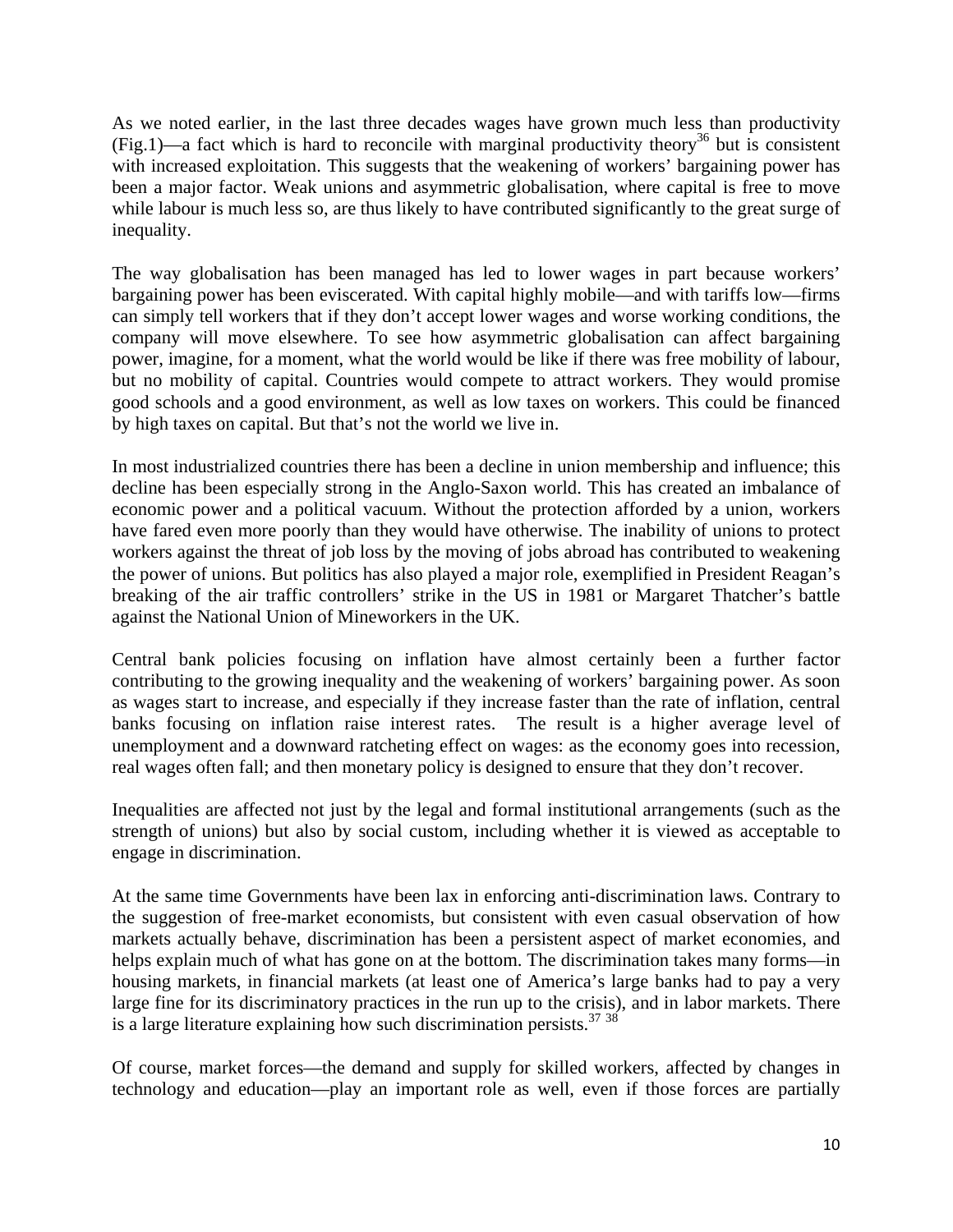shaped by politics. But instead of these market forces and politics balancing each other out, with the political process dampening the increase in inequalities of income and wealth in periods when market forces have led to growing disparities, in the rich countries today the two have been working together to increase inequality.

## **The price of inequality**

The evidence is thus unsupportive of explanations of inequality solely focused on marginal productivity. But what of the argument that we *need* inequality to grow?

A first justification for the claim that inequality is necessary for growth focuses on the role of savings and investment in promoting growth, and is based on the observation that those at the top save, while those at the bottom typically spend all of their earnings. Countries with a high share of wages will thus not be able to accumulate capital as rapidly as those with a low share of wages. The only way to generate savings required for long-term growth is thus to ensure sufficient income for the rich.

This argument is particularly inapposite today, where the problem is, to use Bernanke's term, a global savings glut.39 But even in those circumstances where growth would be increased by an increase in national savings, there are better ways of inducing savings than increasing inequality. The government can tax the income of the rich, and use the funds to finance either private or public investment; such policies reduce inequalities in consumption and disposable income, and lead to increased national savings (appropriately measured).

A second argument centers around the popular misconception that those at the top are the job creators; and giving more money to them will thus create more jobs. Industrialized countries are full of creative entrepreneurial people throughout the income distribution. What creates jobs is *demand*: when there is demand, firms will create the jobs to satisfy that demand (especially if we can get the financial system to work in the way it should, providing credit to small and mediumsized enterprises).

In fact, as empirical research by the IMF has shown, inequality is associated with economic instability. In particular, IMF researchers have shown that growth spells tend to be shorter when income inequality is high. This result holds also when other determinants of growth duration (like external shocks, property rights and macroeconomic conditions) are taken into account: on average, a 10-percentile decrease in inequality increases the expected length of a growth spell by one half.40 The picture does not change if one focuses on medium-term average growth rates instead of growth duration. Recent empirical research, released by the OECD, shows that income inequality has a negative and statistically significant effect on medium-term growth. It estimates that in countries like the US, the UK and Italy overall economic growth would have been six to nine percentage points higher in the last two decades, had income inequality not risen.<sup>41</sup>

There are different channels through which inequality harms the economy. First, inequality leads to weak aggregate demand. The reason is easy to understand: those at the bottom spend a larger fraction of their income than those at the top.<sup>42</sup> The problem may be compounded by monetary authorities' flawed responses to this weak demand. By lowering interest rates and relaxing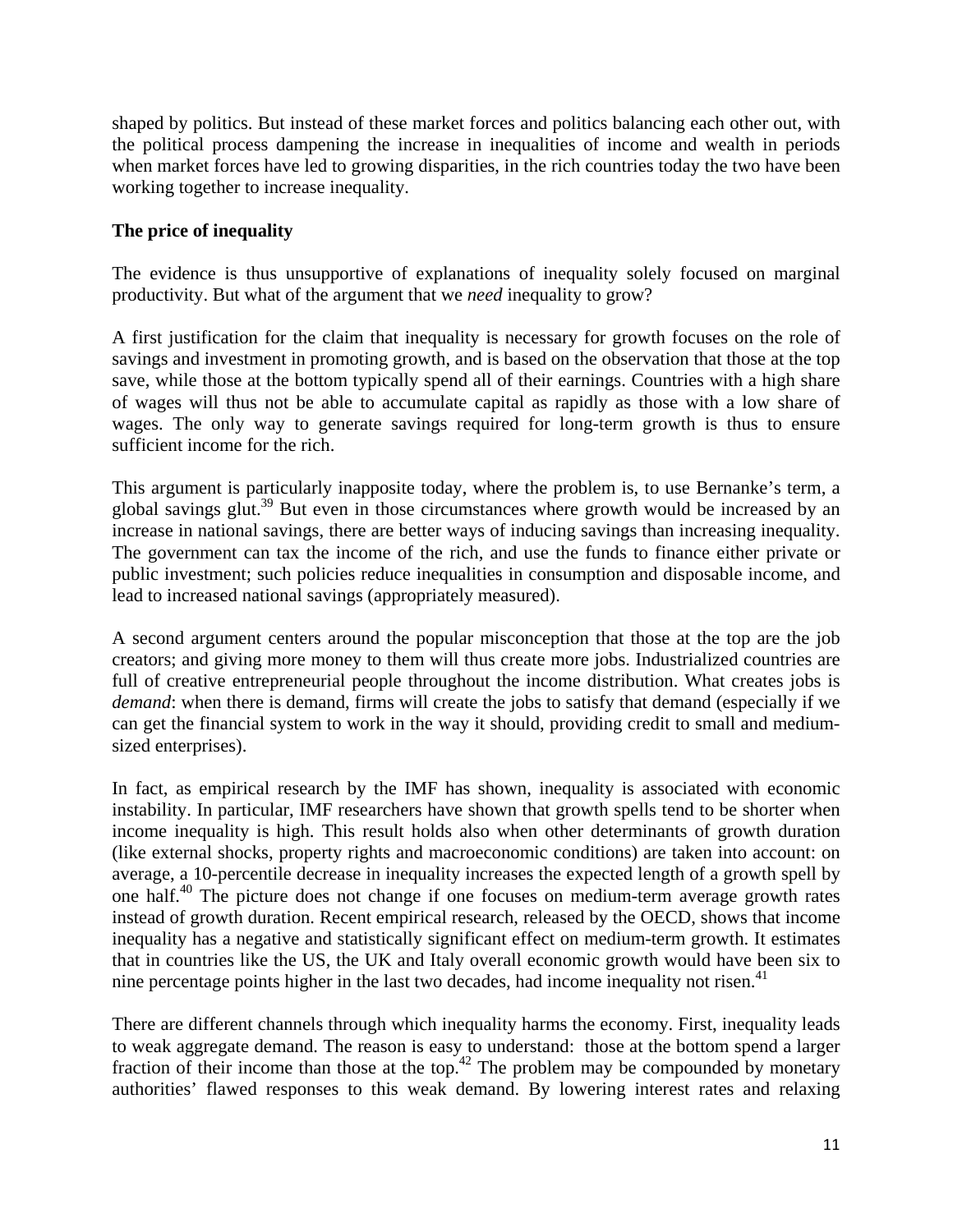regulations monetary policy too easily gives rise to an asset bubble, the bursting of which leads in turn to recession.<sup>43</sup>

Many interpretations of the current crisis have indeed emphasized the importance of distributional concerns.<sup>44</sup> Growing inequality would have led to lower consumption but for the effects of loose monetary policy and lax regulations, which led to a housing bubble and a consumption boom. It was, in short, only growing debt that allowed consumption to be sustained.<sup>45</sup> But it was inevitable that the bubble would eventually break. And it was inevitable that when it broke, the economy would go into a downturn.

Second, inequality of outcomes is associated with inequality of opportunity. When those at the bottom of the income distribution are at great risk of not living up to their potential, the economy pays a price not only with weaker demand today, but also with lower growth in the future. With nearly one in four American children growing up in poverty,<sup>46</sup> many of them facing not just a lack of educational opportunity, but also a lack of access to adequate nutrition and health, the country's long-term prospects are being put into jeopardy.

Third, societies with greater inequality are less likely to make public investments which enhance productivity, such as in public transportation, infrastructure, technology, and education. If the rich believe that they don't need these public facilities, and worry that a strong government which could increase the efficiency of the economy might at the same time use its powers to redistribute income and wealth, it is not surprising that public investment is lower in countries with higher inequality, Moreover, in such countries tax and other economic policies are likely to encourage those activities that benefit the financial sector over more productive activities. In the United States today returns on long term financial speculation (capital gains) are taxed at approximately half the rate of labour, and speculative derivatives are given priority in bankruptcy over workers. Tax laws encourage job creation abroad rather than at home. The result is a weaker and more unstable economy. Reforming these policies – and using other policies to reduce rentseeking – would not only reduce inequality; they would improve economic performance.

It should be noted that the existence of these adverse effects of inequality on growth is itself evidence against an explanation of today's high level of inequality based on marginal productivity theory. For the basic premise of marginal productivity is that those at the top are simply receiving just deserts for their efforts, and that the rest of society benefits from their activities. If that were so, we should expect to see higher growth associated with higher incomes at the top. In fact, we see just the opposite.

## **Reversing inequality**

A wide range of policies can help reduce inequality. They include more support for education, including pre-school; increasing the minimum wage; strengthening earned-income tax credits; strengthening the voice of workers in the workplace, including through unions; and more effective enforcement of anti-discrimination laws. But there are four areas in particular that could make inroads in the high level of inequality which now exists. $47$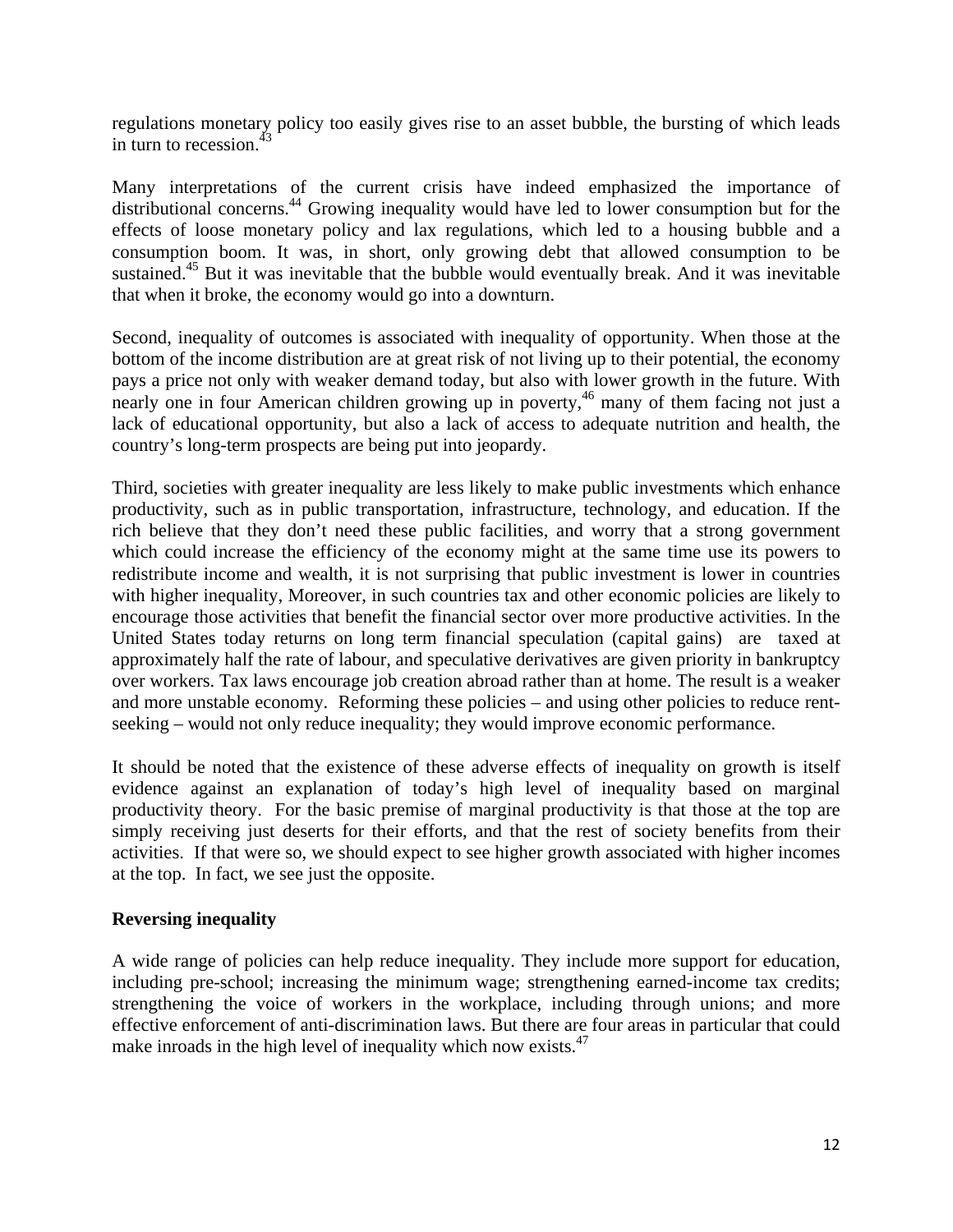First, executive compensation (especially in the US) has become excessive, and it is hard to justify the design of executive compensation schemes based on stock options. Executives should not be rewarded for improvements in a firm's stock market performance in which they play no part. If the Federal Reserve lowers interest rates, and that leads to an increase in stock market prices, CEOs should not get a bonus as a result. If oil prices fall, and so profits of airlines and the value of airline stocks increase, airline CEOs should not get a bonus. There is an easy way of taking account of these gains (or losses) which are not attributable to the efforts of executives: basing performance pay on the relative performance of firms in comparable circumstances. The design of good compensation schemes that do this has been well understood for more than a third of a century<sup>48</sup>, and yet executives in major corporations have almost studiously resisted these insights. They have focused more on taking advantages of deficiencies in corporate governance and the lack of understanding of these issues by many shareholders to try to enhance their earnings—getting high pay when share prices increase, and also when share prices fall. In the long run, as we have seen, economic performance itself is hurt.<sup>49</sup>

Second, macroeconomic policies are needed that maintain economic stability and full employment. High unemployment most severely penalises those at the bottom and the middle of the income distribution. Today, workers are suffering thrice over: from high unemployment, weak wages, and cutbacks in public services, as government revenues are less than they would be if economies were functioning well.

As we have argued, high inequality has weakened aggregate demand. Fuelling asset price bubbles through hyper-expansive monetary policy and deregulation is not the only possible response. Higher public investment—in infrastructures, technology and education—would both revive demand and alleviate inequality, and this would boost growth in the long- and in the short-run. According to a recent empirical study by the IMF, well-designed public infrastructure investment raises output both in the short and long term, especially when the economy is operating below potential. And it doesn't need to increase public debt in terms of GDP: well implemented infrastructure projects would pay for themselves, as the increase in income (and thus in tax revenues) would more than offset the increase in spending.<sup>50</sup>

Third, public investment in education is fundamental to address inequality. A key determinant of workers' income is the level and quality of education. If governments ensure equal access to education, then the distribution of wages will reflect the distribution of abilities (including the ability to benefit from education) and the extent to which the education system attempts to compensate for differences in abilities and backgrounds. If, as in the United States, those with rich parents usually have access to better education, then one generation's inequality will be passed on to the next, and in each generation, wage inequality will reflect the income and related inequalities of the last.

Fourth, these much-needed public investments could be financed through fair and full taxation of capital income. This would further contribute to counteract the surge in inequality: it can help bring down the net return to capital, so that those capitalists who save much of their income won't see their wealth accumulate at a faster pace than the growth of the overall economy, resulting in growing inequality of wealth.<sup>51</sup> Special provisions providing for favorable taxation of capital gains and dividends not only distort the economy, but, with the vast majority of the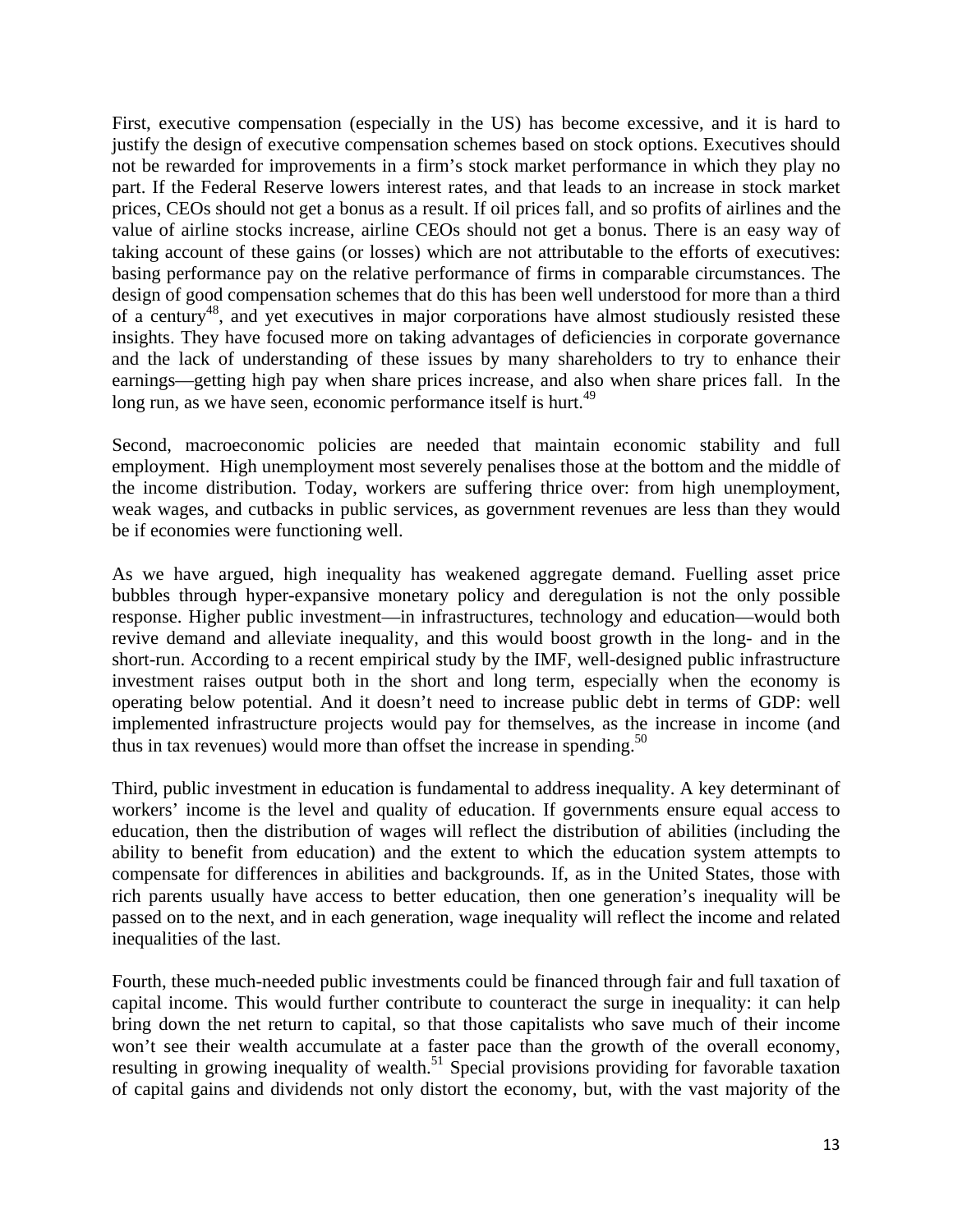benefits going to the very top, increase inequality. At the same time they impose enormous budgetary costs: 2 trillion dollars over the next ten years in the US, according to the Congressional Budget Office.<sup>52</sup> The elimination of the special provisions for capital gains and dividends, coupled with the taxation of capital gains on the basis of accrual, not just realizations, is the most obvious reform in the tax code that would improve inequality and raise substantial amounts of revenues. There are many others<sup>53</sup>, such as a good system of inheritance and effectively enforced estate taxation.

#### **Conclusion: redefining economic performance**

We used to think of there being a trade-off: we could achieve more equality, but only at the expense of overall economic performance. It is now clear that, given the extremes of inequality being reached in many rich countries and the manner in which they have been generated, greater equality and improved economic performance are complements.

This is especially true if we focus on appropriate measures of growth. If we use the wrong metrics, we will strive for the wrong things. As the international Commission on the Measurement of Economic Performance and Social Progress argued, there is a growing global consensus that GDP does not provide a good measure of overall economic performance.<sup>54</sup> What matters is whether growth is sustainable, and whether most citizens see their living standards rising year after year.

Since the beginning of the new millennium, the US economy, and that of most other advanced countries, has clearly not been performing. In fact, for three decades, real median incomes have essentially stagnated. Indeed, in the case of the US, the problems are even worse and were manifest well before the recession: in the last four decades average wages have stagnated, even though productivity has drastically increased.

As this chapter has emphasized, a key factor underlying the current economic difficulties of rich countries is growing inequality. We need to focus not on what is happening on average—as GDP leads us to do—but on how the economy is performing for the typical citizen, reflected for instance in median disposable income. People care about health, fairness and security, and yet GDP statistics do not reflect their decline. Once these and other aspects of societal well-being are taken into account, recent performance in rich countries looks much worse.

The economic policies required to change this are not difficult to identify. We need more investment in public goods; better corporate governance, anti-trust and anti-discrimination laws; a better regulated financial system; stronger workers' rights; and more progressive tax and transfer policies. By 'rewriting the rules' governing the market economy in these ways, it is possible to achieve greater equality in both the pre- and post-tax and transfer distribution of income, and thereby stronger economic performance.<sup>55</sup>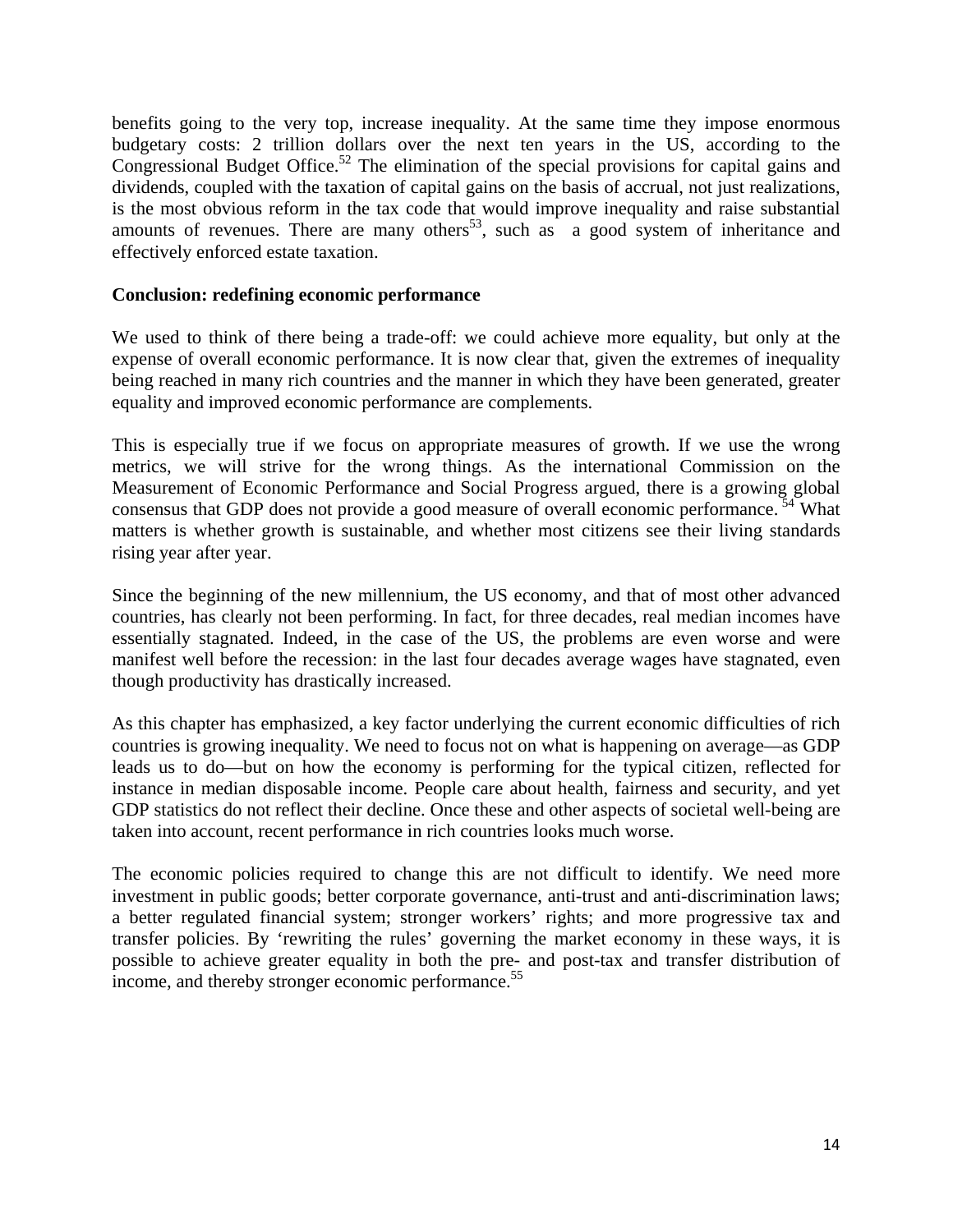<sup>2</sup> Source: US Census Historical Table H-6. It should be clear that median wages could have declined, even though in a panel study, most individuals (families) would have seen an increase in their wages, if there were a sufficiently large number of new entrants into the labor force, and if these new entrants had much lower skills/education than those previously in the labor force.

<sup>3</sup> See L.Mishel, 'Vast majority of wage earners are working harder, and for not much more', Economic Policy Institute Issue Brief No. 348, January 30, 2013.

<sup>4</sup> See L.Mishel and H.Shierholz, 'A Decade of Flat Wages', Economic Policy Institute briefing paper No.365, August 21, 2013. Median hourly wages have fared similarly; see Economic Policy Institute data, available at http://stateofworkingamerica.org/chart/swa-wages-table-4-4-hourly-wages-workers/ (accessed July 18, 2014).

5 U.S. Census Data on educational attainment, available at http://www.census.gov/compendia/statab/cats/education.html (accessed July 18, 2014).

<sup>6</sup> See 'The State of Working America, 12th ed.' by the Economic Policy Institute, chart available at http://www.stateofworkingamerica.org/chart/swa-wages-table-4-14-hourly-wages-education/

<sup>7</sup> At one time, such results were explained as a result of skill-biased technical change (see G.L.Violante, 'Skill-Biased Technical Change', *The New Palgrave Dictionary of Economics,* Edited by L.Blume and S.Durlauf, 2008, MacMillan), in which case those without skills would see their wages decline, but those with skills should see their wages increase. But an (appropriately) weighted average wage should still rise. (See J. E. Stiglitz, "New Theoretical Perspectives on the Distribution of Income and Wealth among Individuals" paper presented at an IEA/World Bank Roundtable on Shared Prosperity, Jordan, June 10-11, 2014 and to be published in *Inequality and Growth: Patterns and Policy, Volume 1: Concepts and Analysis*, New York: Palgrave Macmillan, 2015). Data over the last fifteen years, however, during which even the wages of skilled workers have stagnated, implies that something else is going on.

<sup>8</sup> T.Piketty and E.Saez, Op. cit. (updated version downloaded from http://eml.berkeley.edu/~saez/). This figure has been updated for 2009-2014 by Piketty and Saez, to 58% of the gains in total income.

9 J.Harkinson, 'The Walmart Heirs Are Worth More Than Everyone in Your City Combined' *Mother Jones*, October 3, 2015, available at http://www.motherjones.com/politics/2014/10/walmart-walton-heirs-net-worth-cities.

 $10$  That this is the case can be clearly seen by examining what has happened to different kinds of wealth since the end of the crisis. Stocks, which are disproportionately owned by the wealthy, have done very well. Stock market values in the United States increased by \$13 trillion from January 2009 to December 2013, according to data from the Center for Research in Security Prices. Meanwhile, home values, which account for much of middle class wealth, have not enjoyed a strong recovery: one fifth of American homes were still underwater as of spring 2014 – their owners owe more on their mortgages than the market says their houses are worth. For a concise discussion of this, see P. Dreier, 'What Housing Recovery?', *The New York Times*, May 8, 2014, available at http://www.nytimes.com/2014/05/09/opinion/what-housing-recovery.html?ref=opinion&r=0.

<sup>11</sup> See P.Taylor, R.Kochhar, R.Fry, G.Velasco, and S.Motel, 'Wealth Gaps Rise to Record Highs between Whites, Blacks and Hispanics', 2011, Pew Research Center report, available at Blacks and Hispanics', 2011, Pew Research Center report, available at http://www.pewsocialtrends.org/files/2011/07/SDT-Wealth-Report\_7-26-11\_FINAL.pdf.

<sup>12</sup> M.Corak, 'Income Inequality, Equality of Opportunity, and Intergenerational Mobility', Journal of Economic Perspectives, Vol.27, No.3, Summer 2013, pp.79-102

<sup>13</sup> See M.Corak, Op.cit.

<sup>14</sup> OECD, 'Divided We Stand: Why Inequality Keeps Rising', 2011, available at http://www.oecd.org/social/soc/dividedwestandwhyinequalitykeepsrising.htm.

<sup>15</sup> Some caution should be exercised in comparing different countries' Gini coefficients: in addition to the wellknown flaws in the measure, different databases have used slightly different methodologies or income data to arrive

 1 Source: T.Piketty and E.Saez, 'Income Inequality in the United States, 1913-1998' *Quarterly Journal of Economics*, Vol.118, No.1, 2003, pp.1-39, Tables A3 and A6 – Updated version downloaded from http://eml.berkeley.edu/~saez/. Figures are in real 2013 dollars and include capital gains.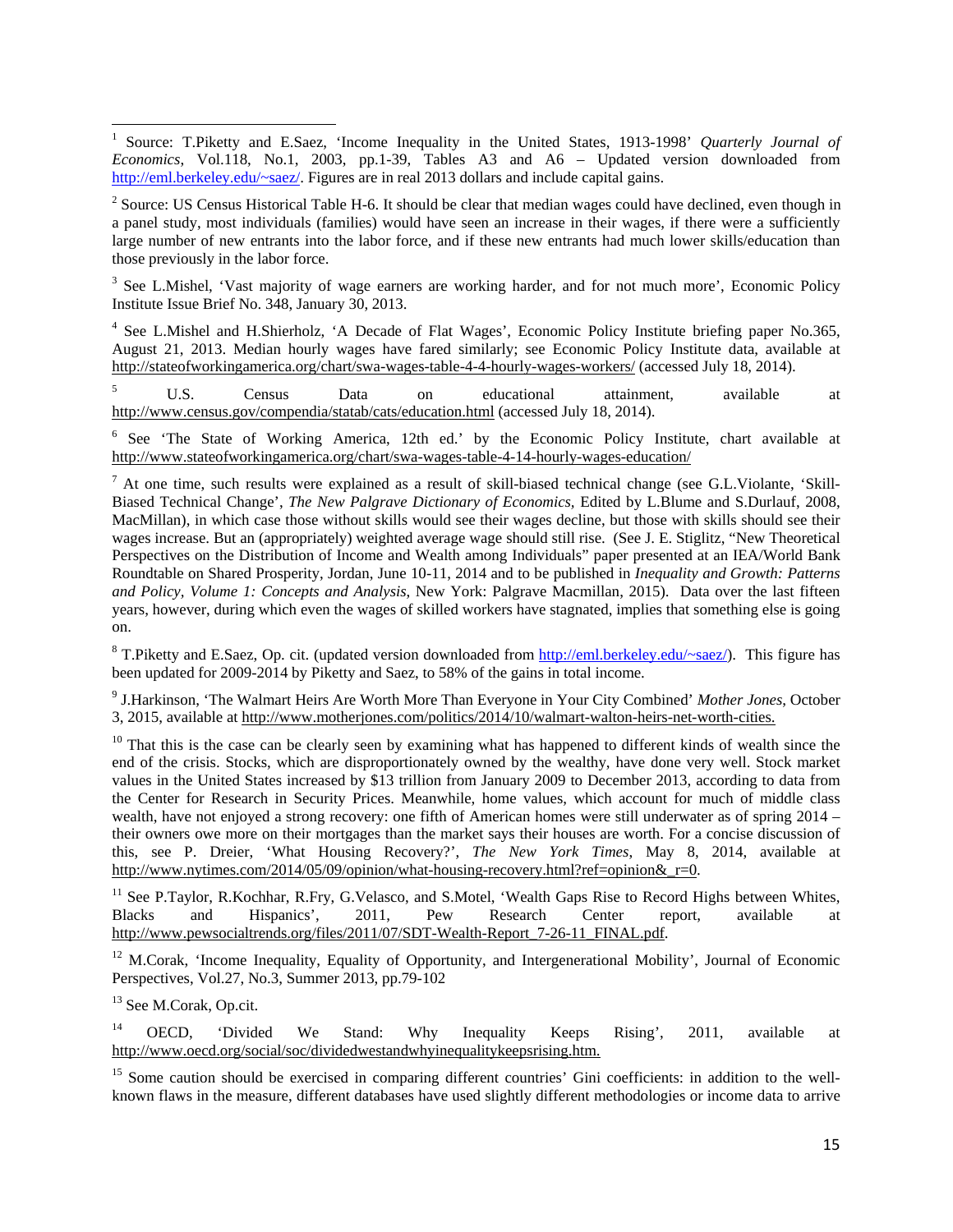<u> 1989 - Johann Stein, marwolaethau a bhannaich an t-an an t-an an t-an an t-an an t-an an t-an an t-an an t-a</u> at their respective figures, and thus figures are different depending on the data source. Nevertheless, many different studies confirm these broad trends.

One should also be particularly cautious in interpreting differences in Gini coefficients between developed and developing countries. Kutzets ('Economic growth and income inequality', The American Economic Review, Vol.XLV, n.1, March 1955, pp.1-28) put forward a persuasive set of reasons that one might expect inequality to increase in the initial stages of development, as some parts of the country and some groups in the country are better able to seize new opportunities and pull away from others. Eventually, the laggards catch up. China's growth in inequality over the past thirty years is consistent with Kuznets hypothesis; that of the advanced countries is not.

<sup>16</sup> See OECD, Op. cit.

<sup>17</sup> T.Piketty and G.Zucman, 'Wealth and Inheritance in the Long-Run'. In Handbook of Income Distribution, vol.2, A.Atkinson and F.Bourguignon (eds.), 2015, Elsevier-North Holland.

<sup>18</sup> See Senior's 1836 *An Outline of the Science of Political Economy*.<br><sup>19</sup> For a recent application of this argument in defense of inequality, see N.G.Mankiw, 'Defending the One Percent', *Journal of Economic Perspectives*, Vol.27, N.3, Summer 2013, pp.21-34.

 $^{20}$  I recognized this early in my own work on information asymmetries, in a major controversy with Steven N. S. Cheung over whether the institution of sharecropping (which I argued could be explained by information asymmetries) mattered. (See J.E. Stiglitz, 'Incentives and Risk Sharing in Sharecropping', The Review of Economic Studies, vol.41, no.2, 1974, pp.219-255 and S. Cheung, 'Transaction Costs, Risk Aversion and the Choice of Contractual Arrangements', Journal of Law and Economics, vol.19, no.1, 1969). North has perhaps done more to bring institutional analysis into the mainstream than anyone else. (See D.C. North, 'Institutions, Institutional Change and Economic Performance', 1990, Cambridge: Cambridge University Press).

21 J.Bakija, A.Cole and B.T. Heim, 'Job and Income Growth of Top Earners and the Causes of Changing Income Inequality: evidence from U.S. Tax Return Data', 2012, available at http://web.williams.edu/Economics/wp/BakijaColeHeimJobsIncomeGrowthTopEarners.pdf

 $22$  See M. Jensen and K. Murphy, 'Performance Pay and Top-Management Incentives', The Journal of Political Economy, Vol. 98, 1990, pp. 225-264

 $^{23}$  L.Bebchuk and J.Fried, 'Pay without performance: the unfulfilled promise of executive compensation', 2006, Harvard University Press; L.Bebchuk and Y.Grinstein, 'The growth of executive pay', NBER Working paper No. 11443, June 2005.

<sup>24</sup> L.Mishel and N.Sabadish, 'CEO Pay and the Top 1%', Economic Policy Institute Brief 332, 2012; J.Bivens and L.Mishel, 'The pay of corporate executives and financial professionals as evidence of rents in the top 1 percent incomes', Journal of Economic Perspectives, Vol.27, No.3, Summer 2013, pp.57-78

 $^{25}$  I had written a series of theoretical and policy papers arguing this in the 1980s. See, e.g. B.J. Nalebuff and J.E. Stiglitz, 'Prizes and Incentives: Towards a General Theory of Compensation and Competition', The Bell Journal of Economics, Vol.14, No.1, 1983, pp.21-43 and J.E. Stiglitz, 'The Design of Labor Contracts: Economics of Incentives and Risk-Sharing', in *Incentives*, *Cooperation and Risk Sharing*, H. Nalbantian (ed.), Totowa, NJ: Rowman & Allanheld, 1987, pp. 47-68. Reprinted in *The Selected Works of Joseph E. Stiglitz, Volume II: Information and Economic Analysis: Applications to Capital, Labor, and Product Markets*, Oxford: Oxford University Press, 2013, pp. 432-446.

<sup>26</sup> The author was a participant in some of these battles. For a more extensive discussion of them, and their consequences, see J. E. Stiglitz, *Roaring Nineties,* W.W. Norton, 2003. There were other later battles, e.g. concerning say in pay and other reforms in corporate governance. For a discussion of the kinds of reforms in tax and corporate governance laws that might make a difference, see J.E. Stiglitz , 'Rewriting the rules', The Roosevelt Institute, May 2015

<sup>27</sup> T.Philippon and A.Reshef, 'Wages and Human Capital in the US Financial Industry: 1909-2006', The Quarterly Journal of Economics, Vol.127, No.4, 2012, pp.1551-1609

<sup>28</sup> D.Baker and T.McArthur, 'The Value of the "Too Big to Fail" Big Bank Subsidy', Center for Economic and Policy Social Research issue Brief, September 2009; For a different view, see United States Government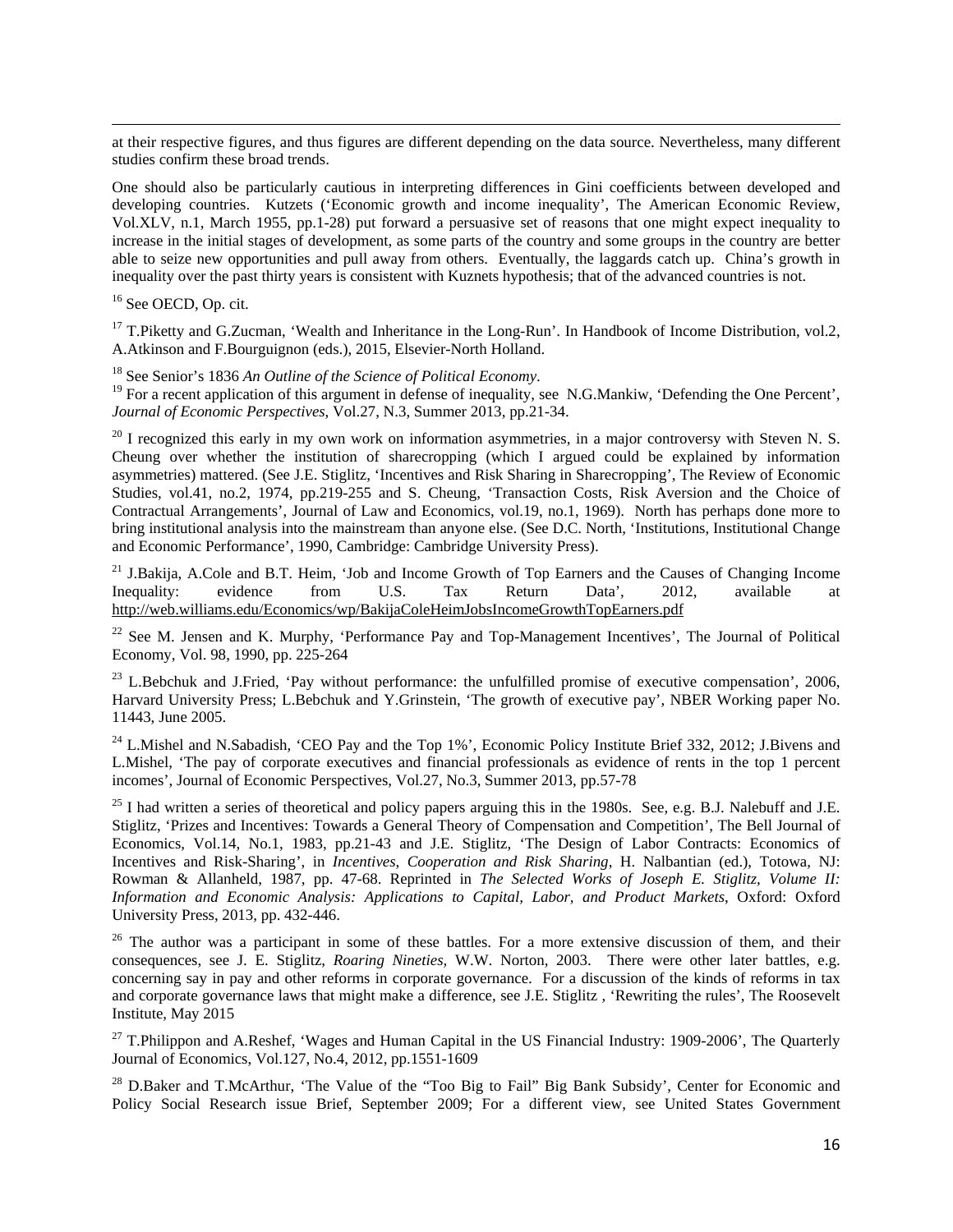Accountability Office, 'Large Bank Holding Companies: Expectations of Government Support', 2014, GAO-14- 621, United States General Accounting Office, which argues that funding advantages existed before the recent financial crash but have disappeared afterwards.

<u> 1989 - Johann Stein, marwolaethau a bhannaich an t-an an t-an an t-an an t-an an t-an an t-an an t-an an t-a</u>

<sup>29</sup> See L.A. Bebchuk, A. Cohen, and A. Spamaan, 'The Wages of Failure: Executive Compensation at Bear Stearns and Lehman 2000-2008' 2010, *Yale Journal on Regulation*, 27: 257-282.

<sup>30</sup> T.Philippon and A.Reshef, 'Wages and Human Capital in the US Financial Industry: 1909-2006', *The Quarterly Journal of Economics*, Vol.127, No.4, 2012, pp.1551-1609

 $31$  This section is based on J.E.Stiglitz 'New theoretical perspectives on the distribution of income and wealth among individuals', 2015, NBER Working Paper 21191

32 J.E. Stiglitz, 2015, Op.cit

<sup>33</sup> Though they may be reflected in GDP, and may be related in particular to the value of housing services.

34 See C.Reinhardt and K.Rogoff, '*This Time Is Different: Eight Centuries of Financial Folly',* 2009, Princeton, NJ: Princeton University Press.

35 See, for instance, K.Shell and J.E. Stiglitz 'Allocation of Investment in a Dynamic Economy', *Quarterly Journal of Economics*, Vol.81, 1967, pp.592-609, F.Hahn, 1966, 'Equilibrium Dynamics with Heterogeneous Capital Goods', *Quarterly Journal of Economics,* Vol. 80, pp. 633–46; and Stiglitz, 2015 *op. cit.*

<sup>36</sup> As we noted earlier, skill biased technological change might be able to explain declines in unskilled labor; but it is hard to reconcile either the timing of wage changes, or the stagnation even of skilled wages in recent years, with such theories. Moreover, *average* wages should have increased. It is, of course, possible that average productivity increased while marginal productivity did not. (This cannot, of course, happen in the Cobb-Douglas production function so beloved by macro-economists.) But I have seen no evidence for this sudden change in technology—and no theory for why this might have happened.

 $37$ America's mass incarceration policies have also been an important instrument of discrimination. See M.Alexander, '*The New Jim Crow: Mass Incarceration in the Age of Colorblindness'*, 2010 New York: The New Press.

38 For a recent account of this literature, see K.Basu, '*Beyond the Invisible Hand: Groundwork for a New Economics'*, 2010, Princeton University Press, Princeton. See also J.E. Stiglitz, 'Approaches to the Economics of Discrimination' American Economic Review, Vol. 62, No.2, 1973, pp.287-295 and J.E. Stiglitz 'Theories of Discrimination and Economic Policy' in Patterns of Racial Discrimination, G.von Furstenberg, et al. (eds.), D.C. Heath and Company (Lexington Books), 1974, pp. 5-26.

39 I've argued elsewhere ("Monetary Policy in a Multipolar World," in *Taming Capital Flows: Capital Account Management in an Era of Globalization,* IEA Conference Volume No. 154, Joseph E. Stiglitz and Refet S. Gurkaynak (eds.), New York: Palgrave Macmillan, 2015), the problem is not really a savings glut: there are huge needs for investment on the global level. Unfortunately, the global financial system is unable to intermediate—to ensure that the available savings is used to finance the real global investment needs. The consequence is the 'paradox of thrift': savings leads to inadequate aggregate demand.

40 A.Berg and J.Ostry, 'Inequality and unsustainable Growth: Two Sides of the Same Coin?' IMF Staff Discussion Note No. 11/08, April 2011, International Monetary Fund.

<sup>41</sup> F.Cingano, 'Trends in income inequality and its impact on economic growth', OECD Social, Employment and Migration Working Papers, No.163, Dec. 2014, OECD Publishing.

42 K.E. Dynan, J.Skinner and S.P. Zeldes, 'Do the rich save more?', *Journal of Political Economy* 112, no.2, 2004, pp.397-444.

43 This and other arguments in this section are developed at greater length in my book *The Price of Inequality: How today's Divided Society Endangers Our Future*, New York: WW Norton, 2012.

44 A.Jayadev, 'Distribution and crisis: reviewing some of the linkages', *Handbook on the Political Economy of Crisis*, ed. G. Epstein and M.Wolfson, 2013, Oxford University Press. See also '*The Stiglitz Report: Reforming the*